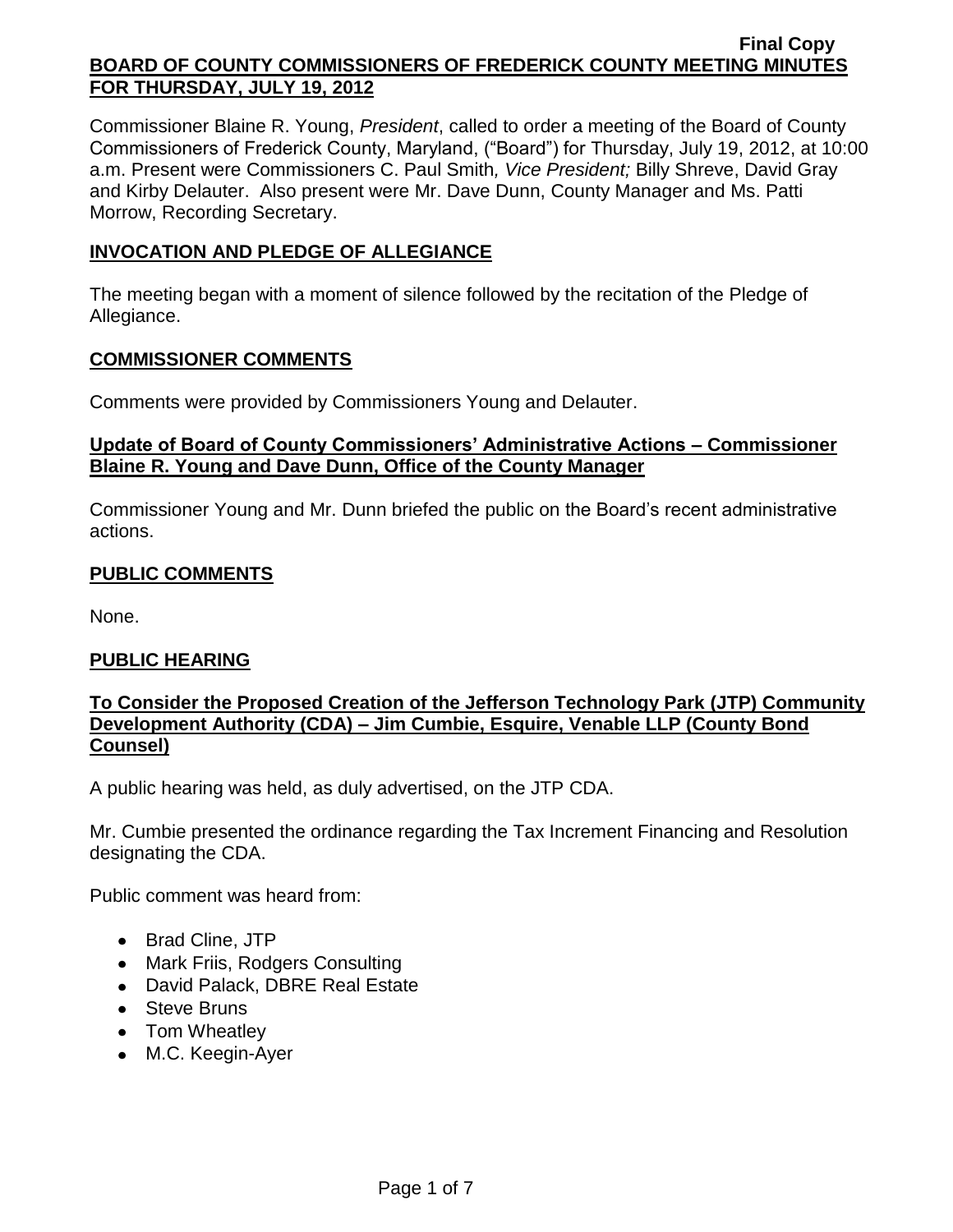*Motion to adopt Resolution #12-10 to designate a Tax Increment Financing District noting there would be no possible adverse financial impact on the Frederick County taxpayers and/or the Frederick County bond rating – Passed 4-1.*

| <b>COMMISSIONERS</b> | <b>MOTION</b> | <b>SECOND</b> | <b>YES</b> | <b>NO</b> | <b>ABSTAIN</b> | <b>NOT PRESENT</b> |
|----------------------|---------------|---------------|------------|-----------|----------------|--------------------|
| Young                |               |               |            |           |                |                    |
| <b>Smith</b>         |               |               |            |           |                |                    |
| <b>Shreve</b>        |               |               |            |           |                |                    |
| Grav                 |               |               |            |           |                |                    |
| <b>Delauter</b>      |               | "             |            |           |                |                    |

(A copy of the approved/adopted resolution can be obtained in the County Manager's Office or from the county's website, [www.FrederickCountyMD.gov.](http://www.frederickcountymd.gov/))

*Motion to adopt Resolution #12-11 to designate a Community Development Authority noting there would be no possible adverse financial impact on the Frederick County taxpayers and/or the Frederick County bond rating – Passed 4-1.*

| <b>COMMISSIONERS</b> | <b>MOTION</b> | <b>SECOND</b> | <b>YES</b>           | <b>NO</b> | <b>ABSTAIN</b> | <b>NOT PRESENT</b> |
|----------------------|---------------|---------------|----------------------|-----------|----------------|--------------------|
| Young                |               |               |                      |           |                |                    |
| <b>Smith</b>         |               |               |                      |           |                |                    |
| <b>Shreve</b>        |               |               |                      |           |                |                    |
| Grav                 |               |               |                      |           |                |                    |
| <b>Delauter</b>      |               | Λ             | $\ddot{\phantom{1}}$ |           |                |                    |

(A copy of the approved/adopted resolution can be obtained in the County Manager's Office or from the county's website, [www.FrederickCountyMD.gov.](http://www.frederickcountymd.gov/))

*Motion to adopt Ordinance #12-18-613 regarding the issuance of bonds noting there would be no possible adverse financial impact on the Frederick County taxpayers and/or the Frederick County bond rating – Passed 4-1.*

| <b>COMMISSIONERS</b> | <b>MOTION</b> | <b>SECOND</b> | <b>YES</b>                | <b>NO</b> | <b>ABSTAIN</b> | <b>NOT PRESENT</b> |
|----------------------|---------------|---------------|---------------------------|-----------|----------------|--------------------|
| Young                |               |               |                           |           |                |                    |
| <b>Smith</b>         |               |               | Δ                         |           |                |                    |
| <b>Shreve</b>        |               |               | ^                         |           |                |                    |
| Gray                 |               |               |                           | ~         |                |                    |
| <b>Delauter</b>      |               | $\mathbf{v}$  | $\ddot{\phantom{1}}$<br>^ |           |                |                    |

(A copy of the approved/adopted ordinance can be obtained in the County Manager's Office or from the county's website, [www.FrederickCountyMD.gov.](http://www.frederickcountymd.gov/))

# **WORKSESSION**

# **Business Recognition – FACKA Sports**

The Board recognized FACKA Sports for their contributions to the community.

# **Business Updates – Helen Riddle, Business Development and Retention Division**

Ms. Riddle updated the Board on business in Frederick County.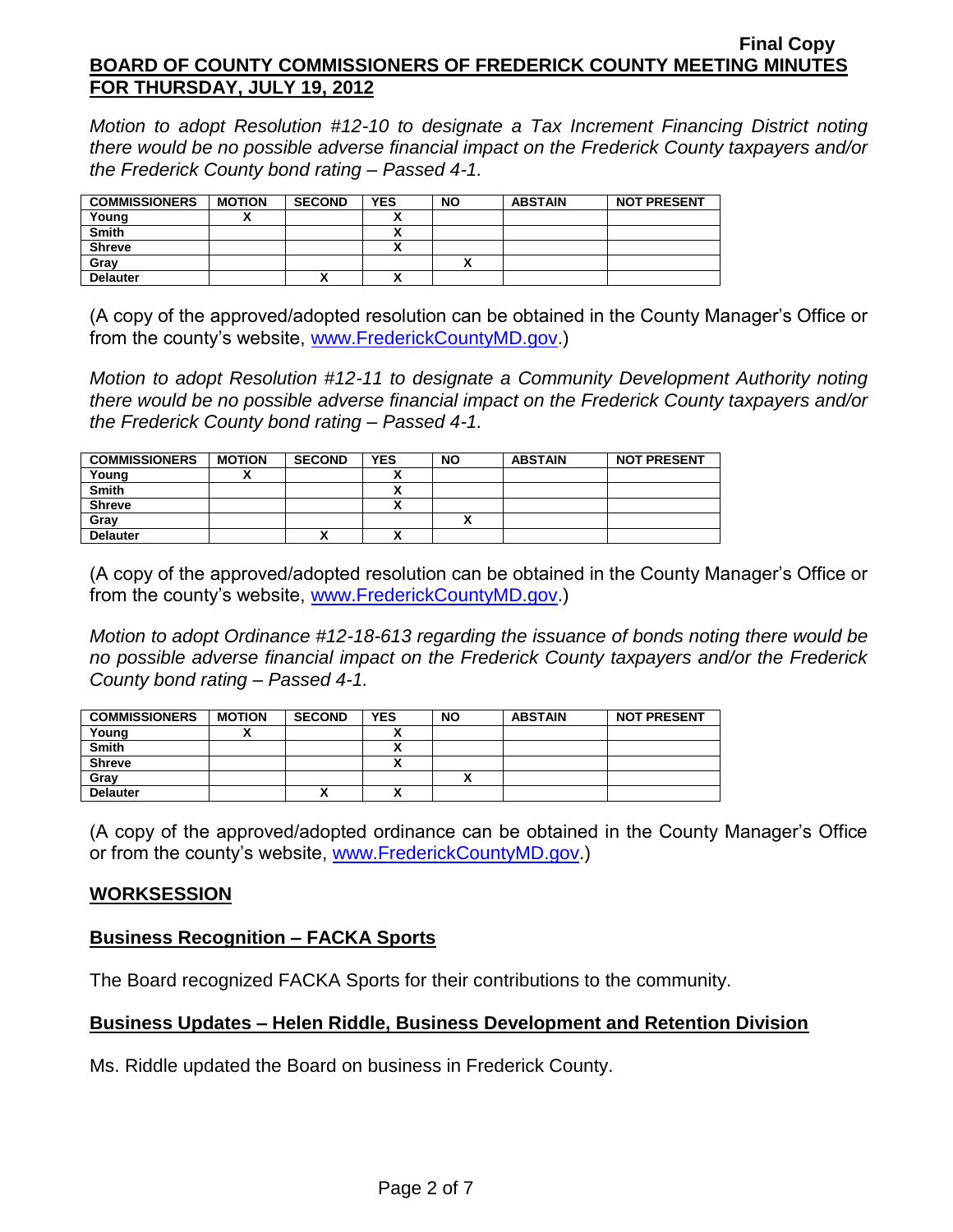# **CONSENT AGENDA**

The following items were presented on the consent agenda:

- Purchasing Memo #13-007 Bid #12-04 Renewal of Revenue Contract for Hauling / Recycling of Scrap Metal / Appliances / and Removal / Recovery of Refrigerant Gases Award to: Joseph Smith & Sons, Inc. Estimated annual revenue: \$220,000.00
- Purchasing Memo #13-009 Bid #12-CP-26, Law Enforcement Complex Pre-engineered **Structure** Award to: JCS Communications, Inc. Award amount: \$66,550.00
- #BT-12-187, Frederick County Public Libraries
- #BT-13-009, Frederick County Public Libraries
- Change Order No. 2 Amend Integration Agreement Chuck Nipe, Public Works Division
- Individuals with Disabilities Education Act (IDEA) Supplemental Grant for the Frederick County Infants and Toddlers Program – Dr. Monica Grant, Health Services Division

*Motion to approve the consent agenda as presented – Passed 5-0.*

| <b>COMMISSIONERS</b> | <b>MOTION</b> | <b>SECOND</b> | <b>YES</b>                                         | <b>NO</b> | <b>ABSTAIN</b> | <b>NOT PRESENT</b> |
|----------------------|---------------|---------------|----------------------------------------------------|-----------|----------------|--------------------|
| Young                |               |               | ,,                                                 |           |                |                    |
| <b>Smith</b>         |               |               | ٠.<br>,,                                           |           |                |                    |
| <b>Shreve</b>        |               |               | Λ                                                  |           |                |                    |
| Grav                 |               |               | Δ                                                  |           |                |                    |
| <b>Delauter</b>      |               | $\mathbf{v}$  | $\ddot{\phantom{1}}$<br>$\boldsymbol{\mathcal{L}}$ |           |                |                    |

# **ADMINISTRATIVE BUSINESS**

# **Approval of the July 12, 2012, Amended Consent Agenda Items – Board of County Commissioners**

*Motion to approve the amended consent agenda from July 12, 2012 – Passed 5-0.*

| <b>COMMISSIONERS</b> | <b>MOTION</b> | <b>SECOND</b> | <b>YES</b> | <b>NO</b> | <b>ABSTAIN</b> | <b>NOT PRESENT</b> |
|----------------------|---------------|---------------|------------|-----------|----------------|--------------------|
| Young                |               |               |            |           |                |                    |
| <b>Smith</b>         |               |               | ~          |           |                |                    |
| <b>Shreve</b>        |               |               | Δ          |           |                |                    |
| Gray                 |               |               |            |           |                |                    |
| <b>Delauter</b>      |               |               | ,,,        |           |                |                    |

# **Workforce Services Integrated Workforce Plan (From 7/12/12 BOCC Meeting) – Laurie Holden, Citizens Services Division**

Ms. Holden and Ms. Pat Rosensteel, Citizens Services Division, reviewed the plan.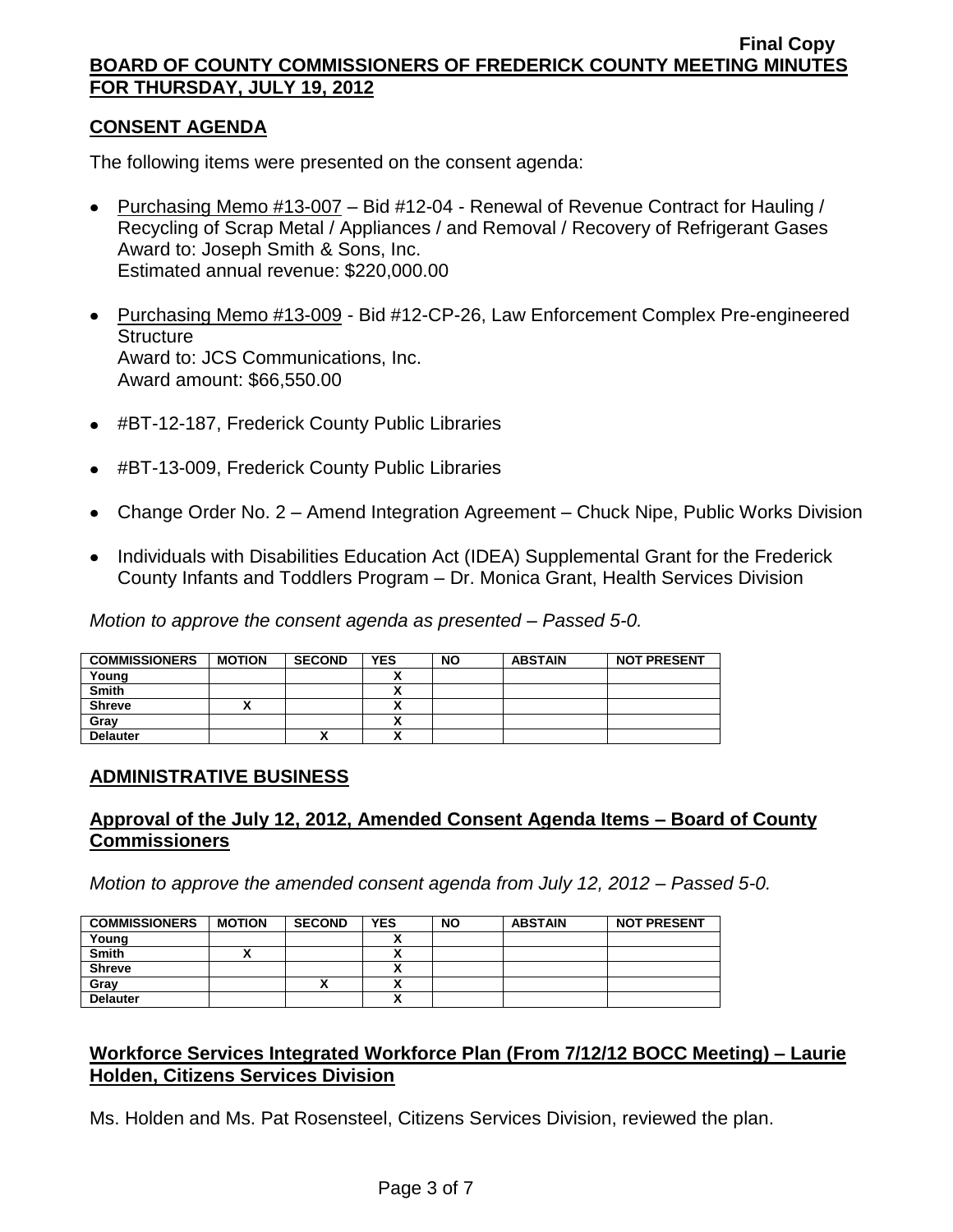*Motion to approve the plan as presented including the funding – Passed 5-0.*

| <b>COMMISSIONERS</b> | <b>MOTION</b> | <b>SECOND</b> | <b>YES</b> | <b>NO</b> | <b>ABSTAIN</b> | <b>NOT PRESENT</b> |
|----------------------|---------------|---------------|------------|-----------|----------------|--------------------|
| Young                |               |               |            |           |                |                    |
| <b>Smith</b>         |               |               |            |           |                |                    |
| <b>Shreve</b>        |               |               |            |           |                |                    |
| Grav                 |               | Δ             |            |           |                |                    |
| <b>Delauter</b>      |               |               |            |           |                |                    |

### **Bid Award – Purchasing Memo #13-010 – Renewal of Storage Tank Rental Agreement (6 Units) and Purchase of Liquid De-icing Material (Sole Source) – Bruce Johnson, Finance Division**

*Motion to approve Purchasing Memo #13-010 as presented – Passed 5-0.*

| <b>COMMISSIONERS</b> | <b>MOTION</b> | <b>SECOND</b> | <b>YES</b> | <b>NO</b> | <b>ABSTAIN</b> | <b>NOT PRESENT</b> |
|----------------------|---------------|---------------|------------|-----------|----------------|--------------------|
| Young                |               |               | `          |           |                |                    |
| <b>Smith</b>         |               |               |            |           |                |                    |
| <b>Shreve</b>        |               |               | ^          |           |                |                    |
| Grav                 |               |               |            |           |                |                    |
| <b>Delauter</b>      |               |               |            |           |                |                    |

### **Request to Increase an Occupational Therapist Position in the Frederick County Developmental Center from a .5 to .75 FTE and Budget Transfer – Dr. Monica Grant, Health Services Division**

Dr. Grant and Dr. Brookmyer, Health Services Division, presented the request.

*Motion to grant the request as presented – Passed 3-2.*

| <b>COMMISSIONERS</b> | <b>MOTION</b> | <b>SECOND</b> | <b>YES</b> | <b>NO</b> | <b>ABSTAIN</b> | <b>NOT PRESENT</b> |
|----------------------|---------------|---------------|------------|-----------|----------------|--------------------|
| Young                |               |               |            |           |                |                    |
| <b>Smith</b>         |               |               |            |           |                |                    |
| <b>Shreve</b>        |               |               |            |           |                |                    |
| Gray                 |               | Λ             |            |           |                |                    |
| <b>Delauter</b>      |               |               |            | ,,        |                |                    |

# **FY 2013 Gypsy Moth Suppression Program – Regina Howell, Finance Division**

Ms. Howell and Mr. Tom Lupp, Maryland Department of Agriculture, presented the request to participate in a 50% cost share for the gypsy moth survey.

*Motion to fund approximately \$15,000 for the gypsy moth surveying of non-state owned property – Passed 4-1.*

| <b>COMMISSIONERS</b> | <b>MOTION</b> | <b>SECOND</b> | <b>YES</b>               | <b>NO</b> | <b>ABSTAIN</b> | <b>NOT PRESENT</b> |
|----------------------|---------------|---------------|--------------------------|-----------|----------------|--------------------|
| Young                |               |               |                          |           |                |                    |
| <b>Smith</b>         |               |               | ^                        |           |                |                    |
| <b>Shreve</b>        |               |               | Λ                        |           |                |                    |
| Gray                 |               |               | $\overline{\phantom{a}}$ |           |                |                    |
| <b>Delauter</b>      |               |               |                          |           |                |                    |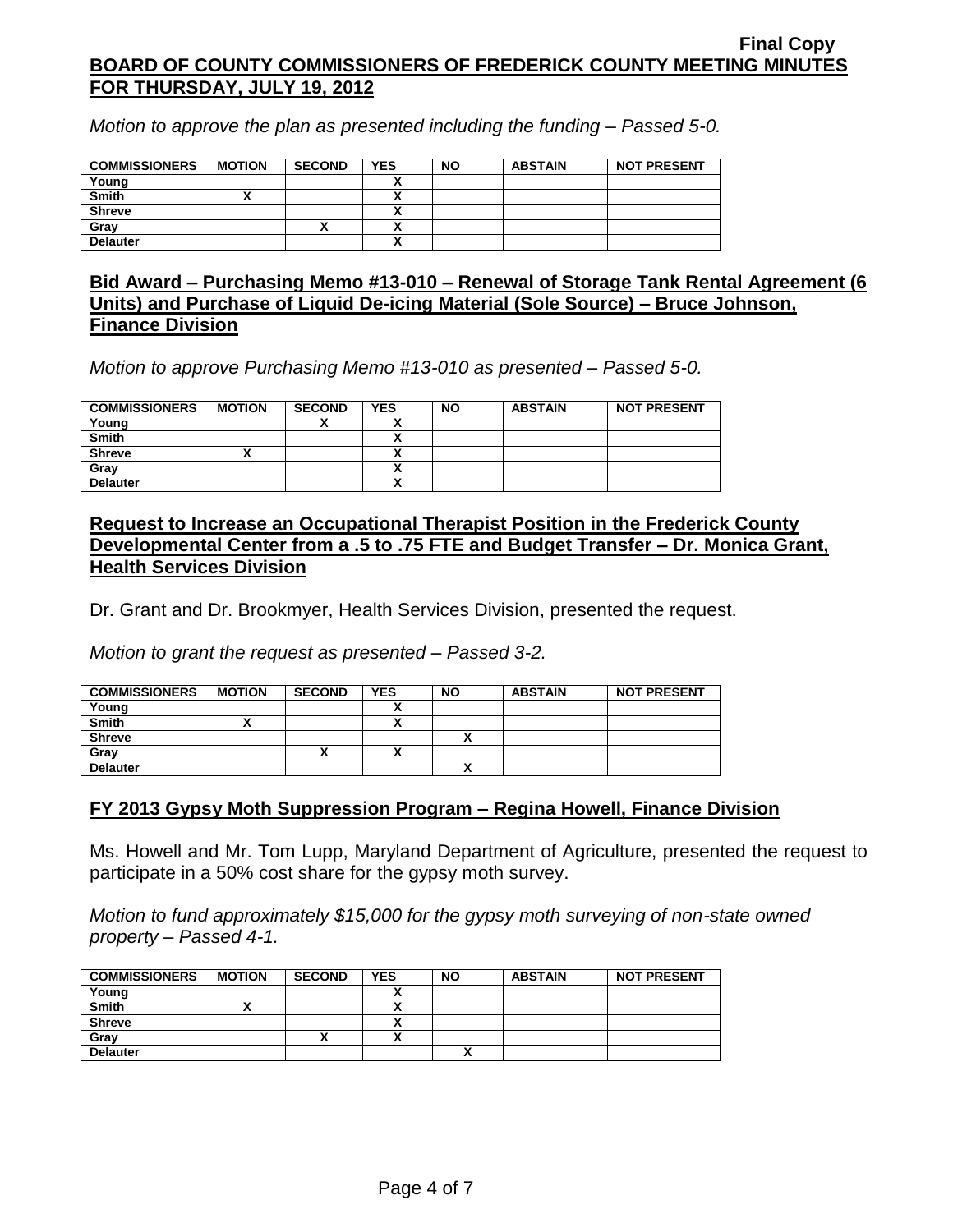**Amendment to the Monrovia Wastewater Treatment Plant Multi-Year Tap Agreement (MYTA) – Intercoastal Industrial Park Limited Partnership and Baldwin Road Development, LLC – Kevin Demosky, Utilities and Solid Waste Management Division**

Mr. Demosky presented the amendment.

*Motion to approve the amendment to the Monrovia Wastewater Treatment Plan MYTA as presented – Passed 5-0.*

| <b>COMMISSIONERS</b> | <b>MOTION</b> | <b>SECOND</b> | <b>YES</b> | <b>NO</b> | <b>ABSTAIN</b> | <b>NOT PRESENT</b> |
|----------------------|---------------|---------------|------------|-----------|----------------|--------------------|
| Young                |               |               |            |           |                |                    |
| <b>Smith</b>         |               |               |            |           |                |                    |
| <b>Shreve</b>        |               | ^             | n          |           |                |                    |
| Gray                 |               |               | ~          |           |                |                    |
| <b>Delauter</b>      |               |               | ~          |           |                |                    |

# **COMMISSIONER COMMENTS**

None.

# **PUBLIC COMMENTS**

None.

# **QUESTIONS – PRESS**

None.

# **CLOSED SESSION**

Maryland Annotated Code State Government Article § 10-508(a) (7) To consult with counsel to obtain legal advice on a legal matter and (8) To consult with staff, consultants, or other individuals about pending or potential litigation.

**Topic** – To discuss with county staff and outside counsel the possible settlement of a construction dispute.

*Motion to go into closed session – Passed 5-0.*

| <b>COMMISSIONERS</b> | <b>MOTION</b> | <b>SECOND</b> | <b>YES</b> | <b>NO</b> | <b>ABSTAIN</b> | <b>NOT PRESENT</b> |
|----------------------|---------------|---------------|------------|-----------|----------------|--------------------|
| Young                |               |               |            |           |                |                    |
| <b>Smith</b>         |               |               |            |           |                |                    |
| <b>Shreve</b>        |               | ́             |            |           |                |                    |
| Grav                 |               |               |            |           |                |                    |
| <b>Delauter</b>      |               |               |            |           |                |                    |
|                      |               |               |            |           |                |                    |

# **ADJOURN**

The meeting adjourned at 12:30 p.m.

Patricia A. Morrow Recording Secretary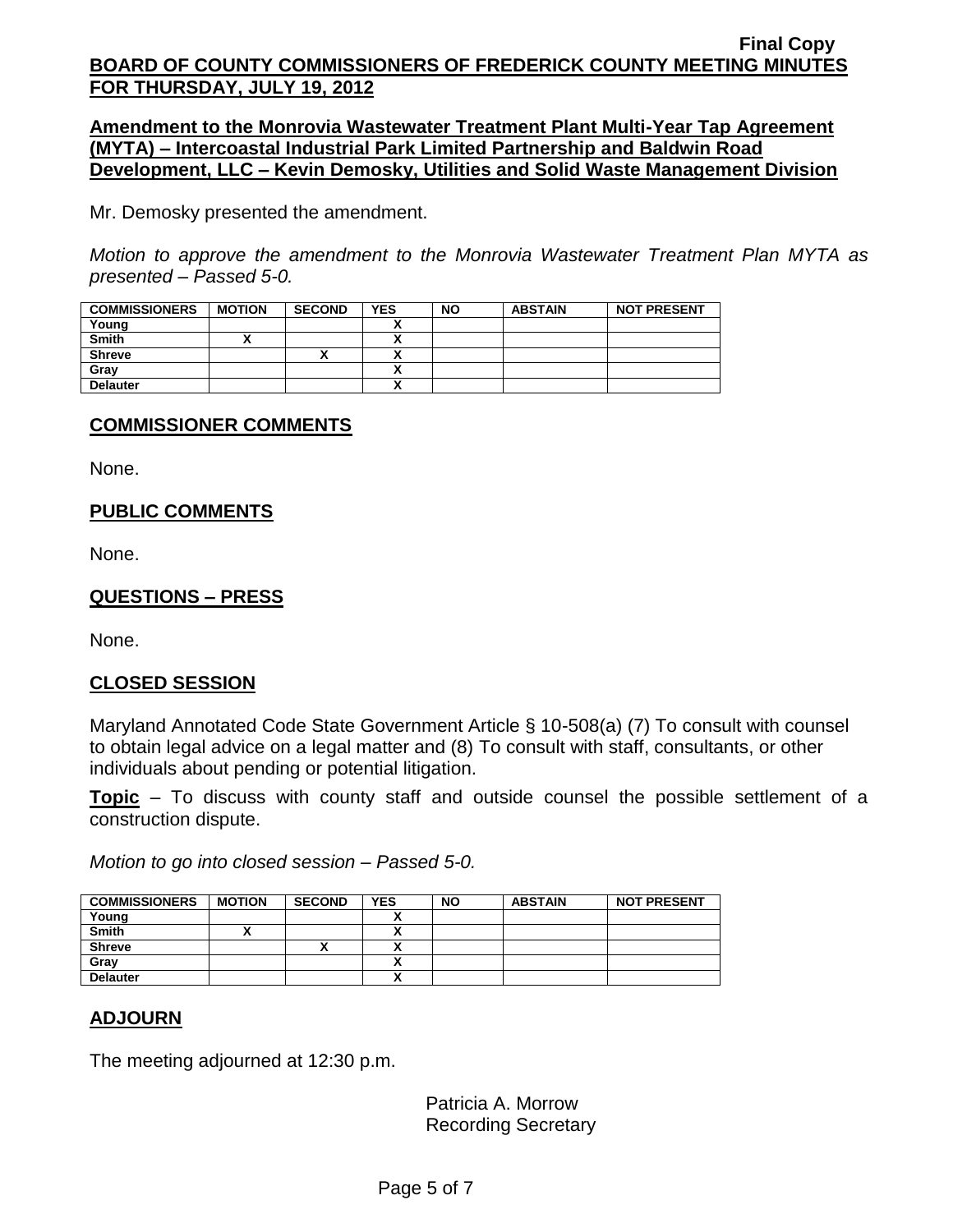# **FORM OF STATEMENT FOR CLOSING THE MEETING OF THURSDAY, JULY 19, 2012**

# **STATUTORY AUTHORITY TO CLOSE SESSION**

### **State Government Article §10-508(a):**

(7) To consult with counsel to obtain legal advice on a legal matter and (8) To consult with staff, consultants, or other individuals about pending or potential litigation.

# **Motion:**

Commissioner Smith moved to go into closed session under the Maryland Annotated Code State Government Article § 10-508(a) (7) To consult with counsel to obtain legal advice on a legal matter; and (8) To consult with staff, consultants, or other individuals about pending or potential litigation. Commissioner Shreve seconded the motion that passed 5-0.

### **Time and Location:**

12:35 p.m. – Third Floor Meeting Room, Winchester Hall

### **Topic to be Discussed:**

To discuss with county staff and outside counsel the possible settlement of a construction dispute.

> Patti Morrow Recording Secretary